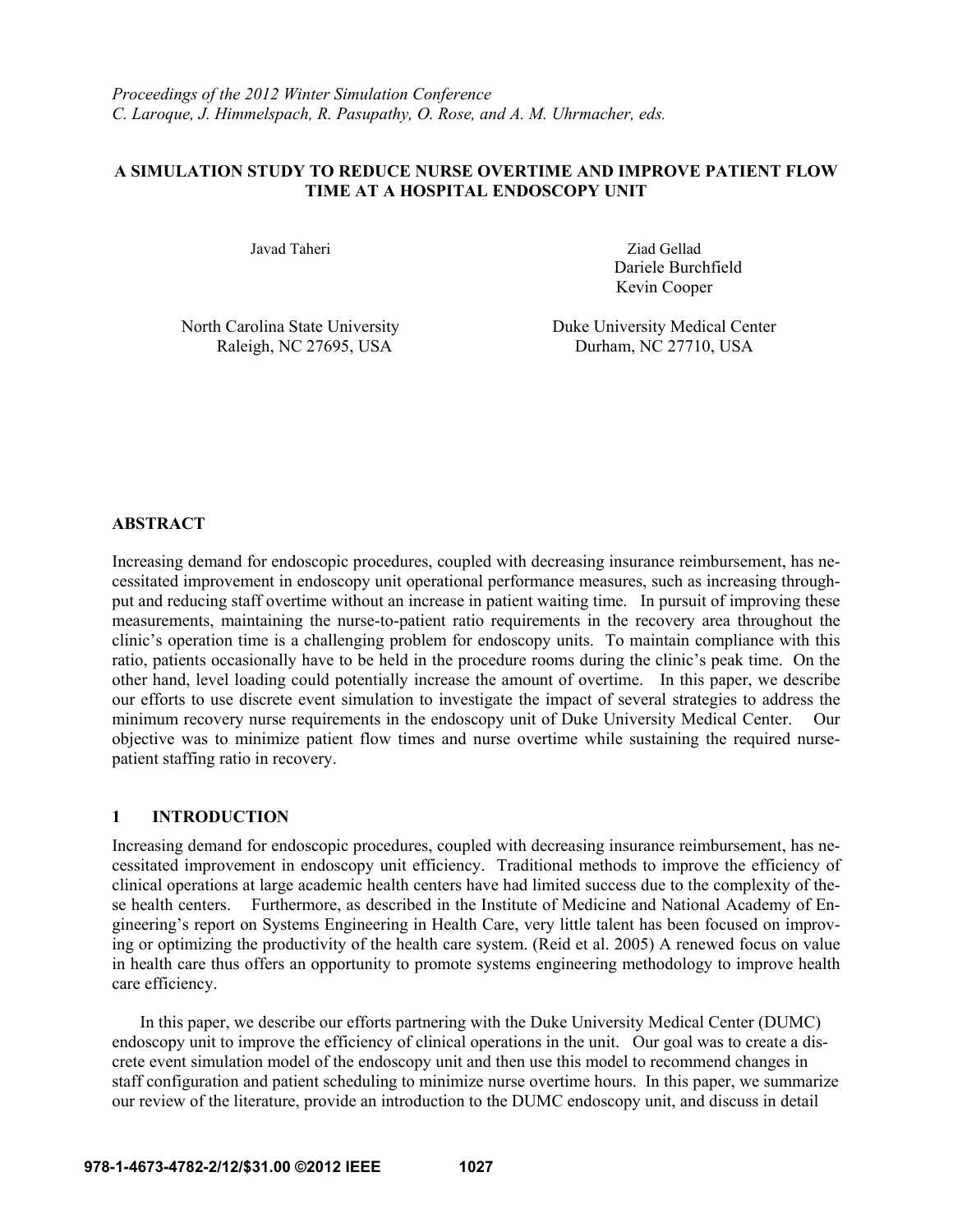the creation of the discrete event simulation model. We then review our results, including scenario analyses that resulted in actionable changes within the endoscopy unit.

# **2 BACKGROUND**

## **2.1 Overview of the DUMC Endoscopy Unit**

The DUMC gastrointestinal endoscopy unit is a hospital-based endoscopy unit with eight procedure rooms, eight preparation bays and twelve recovery bays. The unit primarily serves outpatients although procedures are occasionally performed on inpatients when needed. In addition, inpatients from neighboring hospitals are rarely transported by ambulance to DUMC for a particular procedure and are transported back afterwards.

## **2.2 Endoscopic Procedures**

About 200 procedures are performed per week. These are categorized for the purposes of our study as: general gastrointestinal procedures, including colonoscopy, sigmoidoscopy, small bowel enteroscopy, and esophagogastroduodenoscopy (EGD); endoscopic ultrasound (EUS); endoscopic retrograde cholangiopancreaticography (ERCP); and bronchoscopy. Figure 1 shows the breakdown of the procedure volume. EUS, ERCP and bronchoscopy are performed in dedicated procedure rooms, while general procedures can occur in any of the remaining five rooms.



Figure 1: Proportion of procedures performed in the DUMC endoscopy unit

Procedural sedation is primarily provided by nurses who administer conscious sedation with fentanyl and midazolam under the supervision of the physician endoscopist. However, monitored anesthesia care (MAC) using nurse anesthetists is also provided for a number of procedures, including EUS, ERCP, and select general cases.

### **2.3 Patient and Provider Scheduling**

On arriving in the morning, physicians are assigned room(s) which they keep for their entire shift. On certain days of the week, one physician performing general gastrointestinal procedures may be assigned two rooms for the day, while the other physicians are each assigned one. Physicians work in half-day blocks but may work an entire day depending on the day of the week.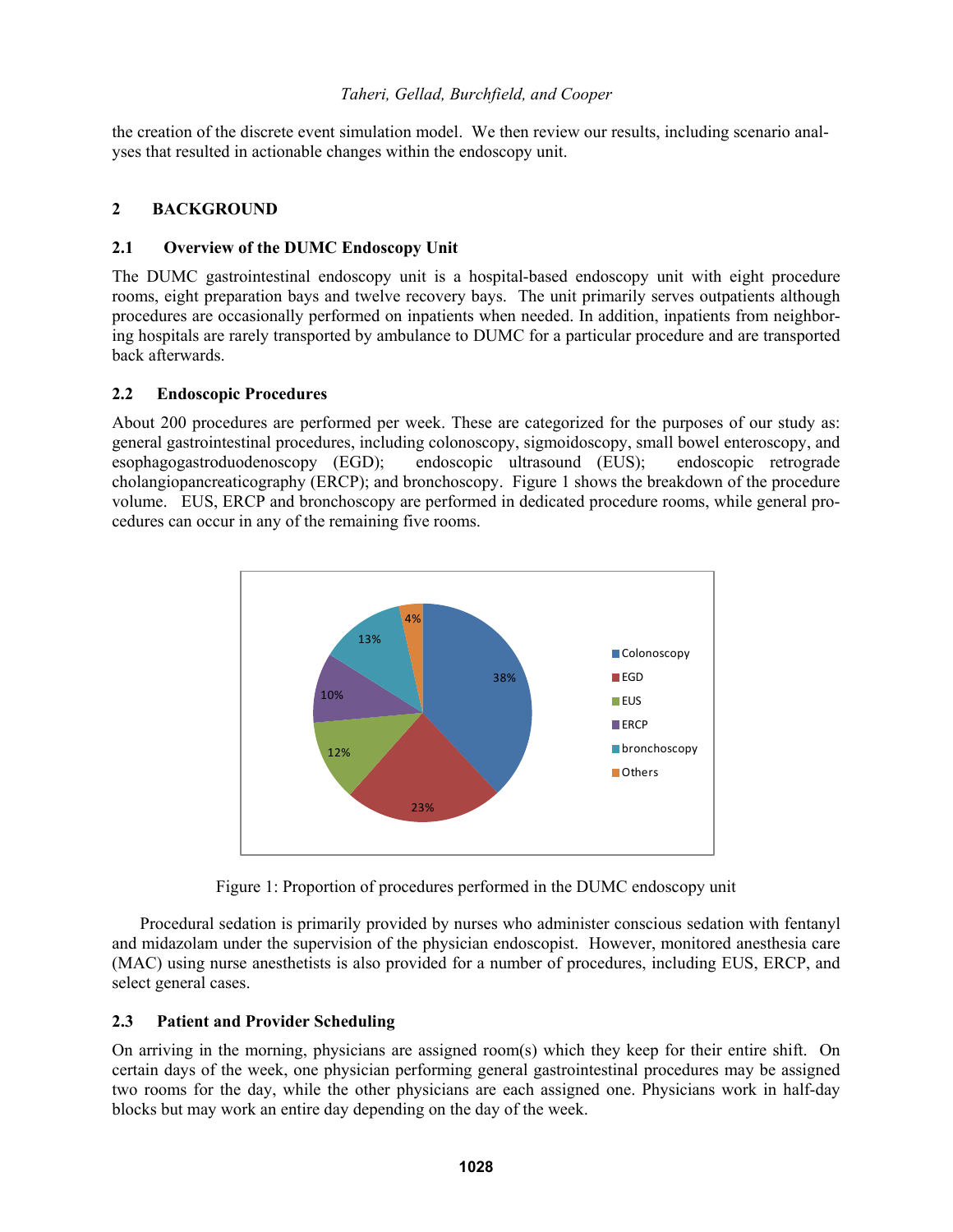Time slot availability for procedures varies by procedure type and is also dependent on physician availability. Typically general gastrointestinal and bronchoscopy procedures are scheduled in 45-minute intervals between 8am and 11:45am and again from 1-3:15pm. EUS and ERCP are scheduled in 1-hour intervals between 8am and 11am and again from 1-3pm. Urgent inpatient procedures are occasionally added to the schedule on the day prior to the procedure.

Nurses are scheduled in 10-hour shifts beginning at 7:30AM. At the time of the study, the unit averaged over 200 hours per month in overtime, accounting for 1.15 Full-Time Equivalents (FTE).

#### **2.4 Patient and Work Flow**

Figure 2 depicts the patient flow and workflow in the DUMC endoscopy unit. Patients arrive at the clinic following an appointment system. Patients check in at reception and wait in the waiting room to be called in by the nurse. Patients are required to have a driver with them. When a preparation (prep) bay is available, a nurse picks up the paperwork and summons the patient. The nurse meets the driver and informs him/her about the expected discharge time.



Figure 2: Patient Flow and Workflow in the DUMC Endoscopy Unit

The prep nurse then prepares the patient for the procedure in one of the 8 prep bays. Consent is also obtained by the nurses for diagnostic procedures and then reviewed by the physician prior to the procedure. While patients are waiting in a prep bay for a procedure room to become available after they have been prepared, they do not need to be monitored by a nurse. When a procedure room is available, a procedure nurse comes to the prep area and wheels the patient on a stretcher to the procedure room. When the procedure is completed, the procedure nurse wheels the patient to one of the 12 recovery bays that are distinct from the prep bays. After signing over the care of the patient to one of the recovery nurses, the procedure nurse returns to the procedure room to help turn the room over for the next procedure. The patient remains in recovery until ready for discharge. Discharge can occur when three criteria are met: 1) the patient is clinically recovered from anesthesia; 2) the physician has spoken to the patient about the results of the procedure; and 3) the patient's driver is available to assume responsibility for the patient. If any of these three criteria are not met, the patient remains in recovery.

### **3 LITERATURE REVIEW**

### **3.1 The Rising Demand For Endoscopic Procedure**

Colorectal cancer is the fourth leading cause of cancer death in the United States. The use of colonoscopy for screening is increasing in frequency (Harewood et al. 2004, Lieberman et al. 2005) and has become the dominant screening modality in the United States Medicare population (Schenck et al. 2009). Current endoscopic capacity is insufficient to optimally provide CRC screening to the unscreened population of the United States (Seef et al. 2004, Gellad & Provenzale 2008), and thus health systems are struggling to meet the demand for endoscopic screening. At the same time, fiscal constraints are limiting health sys-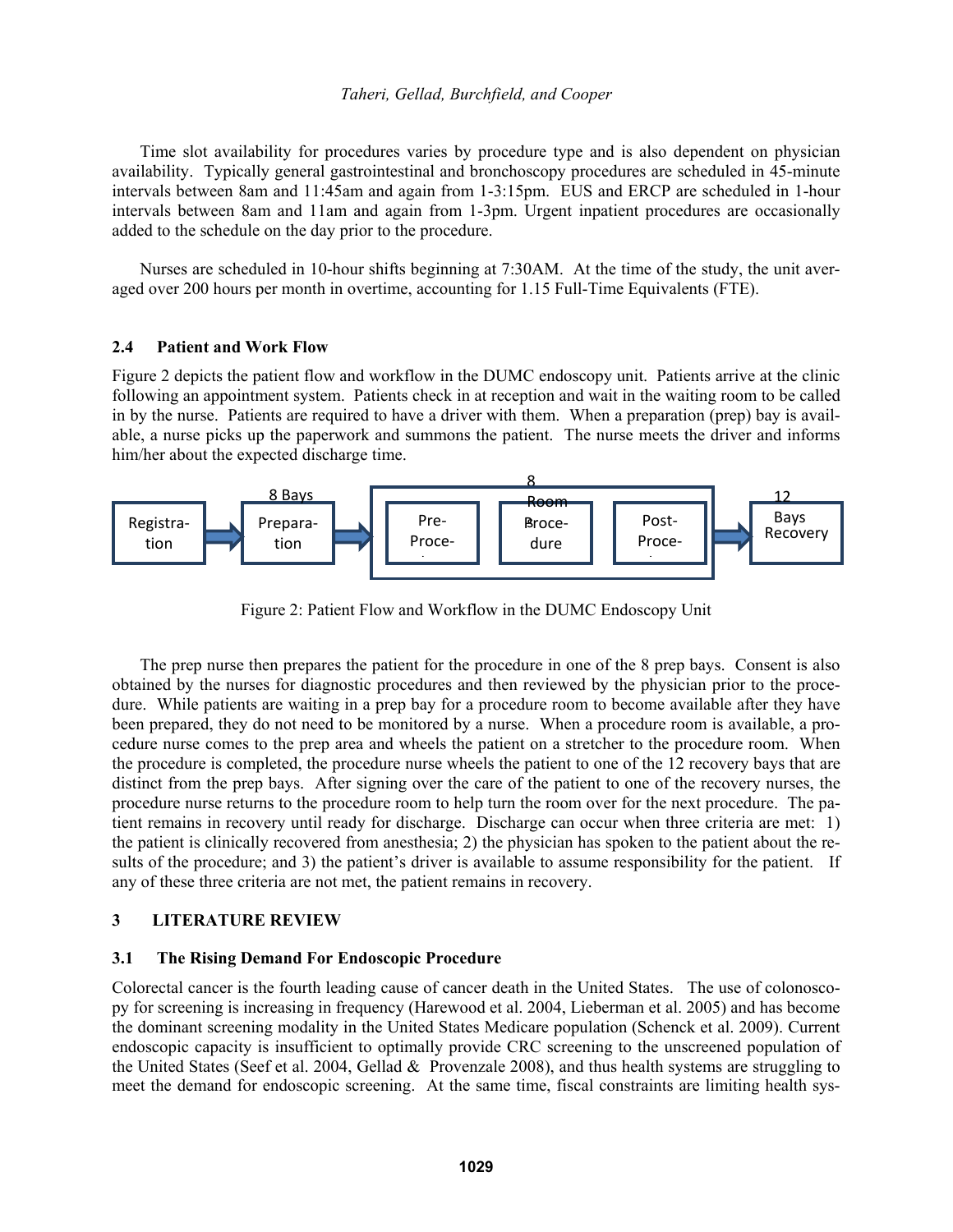tems' ability to hire additional staff to meet this increased demand. As a result, nurse overtime demands have increased.

Furthermore, gastrointestinal endoscopic procedures as a whole make up the largest percentage (32.7%) of ambulatory surgical center claims in Medicare, (U.S. Department of Health and Human Services Report to Congress, 2011) and so significant pressures exist to decrease the costs of endoscopic practice. One mechanism used by insurers to decrease costs is to pursue value-based purchasing of endoscopy services (Deas 2006, Hewett 2010, Kim 2011). While endoscopic practices need to demonstrate value through quality, decreasing costs through improved efficiency has also become critically important.

#### **3.2 Application Of Simulation To Improve Efficiency Of Colonoscopy/Endoscopy Suites**

Despite the advantages of discrete event simulation (DES), its use in endoscopy units is limited. Rex et al. (2005) utilized DES to study the impact of running two rooms per endoscopy physician. They report in abstract form that although the number of procedures per physician would improve by 23%, several other important metrics would suffer as the bottleneck shifts to the other resources. For example, length of stay would increase by 23%, the other staff utilization would drop by 24%-41% and total facility operation time would increase by 7%. It is not clear if this analysis modeled the impact of other critical resources, such as the pre-procedure and procedure nurses, and preparation and recovery rooms.

Berg et al. (2009) also used a patient flow simulation model to study the efficiency of an endoscopy suite. Unlike Rex et.al, their model explicitly considers the impact of resources other than the procedure rooms. The authors used data from a computerized colonoscopy database to develop their model. However, it is not clear if the data elements were detailed enough to accurately represent the dynamic behavior of the system. Furthermore, their analysis was limited to only colonoscopy procedures and thus may not be applicable to endoscopy units that perform additional procedures.

Finally, Centeno et al. (2010) also used DES modeling to study the causes of low throughput in a community endoscopy center. Their analysis attributed the low throughput to two major reasons. 1) patients were arriving too early and thus disrupted the scheduled order for patients and 2) physicians were asking to use their preferred procedure rooms. Our analysis extends this work in several notable ways: First, our analysis is focused on improving throughput by maximizing use of existing staff rather than through the addition of additional nurses. Secondly, the endoscopy unit at DUMC performs a number of procedures not discussed in the analysis of Centeno and colleagues, including ERCP, EUS and Bronchoscopy. Thirdly, the endoscopy unit at DUMC employs both anesthesiologists as well as nurses to deliver sedation to patients while the endoscopy unit analyzed by Centeno et al. uses only anesthesiologists for sedation. This added complexity allows comparisons of different sedation paradigms and an assessment of the impact of nurse-patient ratios on unit flow. Finally, the results of experiments in our analysis are described individually as opposed to fractionally as done by Centeno et al. This added detail may highlight additional opportunities for improvement, especially in regard to improving nurse staffing.

### **4 SIMULATION MODEL**

### **4.1 The Baseline Model**

A discrete event simulation model of patient flow in the DUMC endoscopy unit was developed using Simio (Kelton et al. 2010). Figure 3 depicts a snapshot of the animation which is a scaled representation of the DUMC endoscopy unit. The flow of patients is organized in three phases: preparation, procedure and recovery. The preparation bays are staffed by four preparation nurses. From 11:00 AM to 1:00 PM, two of these nurses take a break for lunch and provide lunch relief to other nurses. The procedure rooms and recovery area are not similarly shut down during lunch time. To aid with verification and validation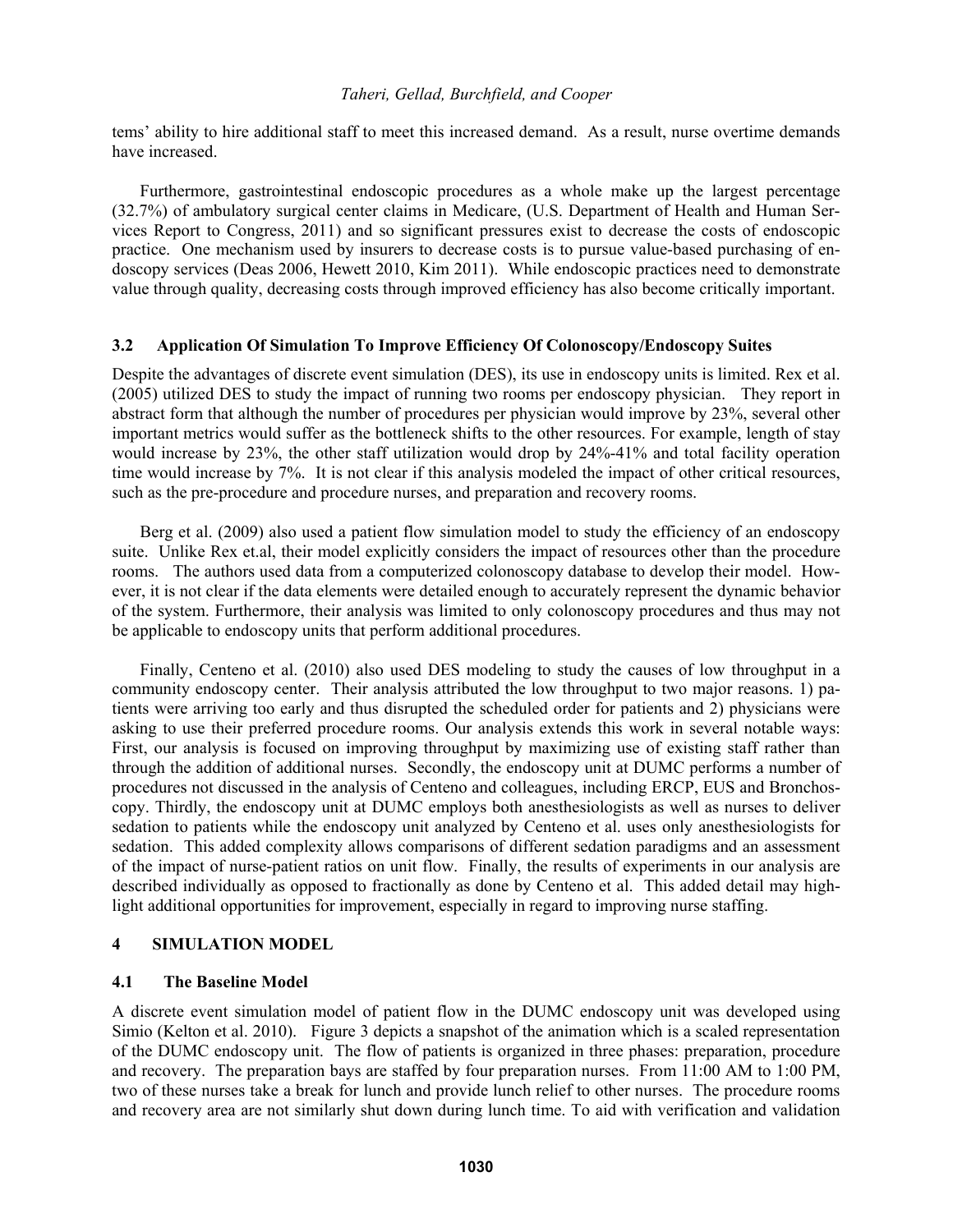of the model, Simio's Status Labels were used to display entities' and resources' attributes. For example, in Figure 3, the label associated with the physicians are used to verify that physicians attend the correct room and treat the correct patient. The label associated with patients included two digits, the first digit is the room number and the second digit is the arrival sequence which is used to verify that each patient is following a correct route.



Figure 3: Screenshot of the animated simulation model

In the procedure room, three activities were modeled: pre-procedure; procedure, and post-procedure. Each procedure room is staffed by a nurse and a technician. The procedure nurse is required for all three activities. S/he is also responsible for picking up the patient from preparation and dropping the patient off in recovery. The technician was not explicitly modeled as we assumed that the technician is always available and there is sufficient time to turn the room over after the completion of the procedure. A physician is required for each procedure. At the completion of the procedure, the physician returns to his/her station to write the procedure report and prepare for the next case. A physician may use two rooms in parallel. In recovery, there are 12 bays staffed by 4 recovery nurses. The procedure nurse hands off the patient at the recovery bay to a recovery nurse. Once a patient is recovered, the patient's physician meets with the patient and discharges him/her. The recovery nurse then assists and escorts the patient to the exit.

Typically, an average of 40 appointments is scheduled; for the baseline model we chose a specific Wednesday's appointment schedule that included 41 patients. Table 1 summarizes the number of appointments for each room. On this day, room1 was used only a half-day for bronchoscopy and rooms 2, 3, and 7 were sporadically used for colonoscopy and EGD. Rooms 4 and 5 were used by a single physician. Patients in rooms 1, 2, 4 and 5 were all sedated by nurses while patients in the other 3 rooms underwent monitored anesthesia care (MAC). The distinction between nurse-sedated and MAC cases is important because the sedation policy is set to change. In the baseline model, as has been practiced in the clinic so far, we assumed a nurse-patient ratio of 1 to 3 for all patients in recovery. With four recovery nurses, exceeding the nurse-patient ratio will never be any issue. While the required nurse-patient ratio for the nurse-sedated patients in recovery will continue to be 1 to 3, it will change to 1 to 2 for patients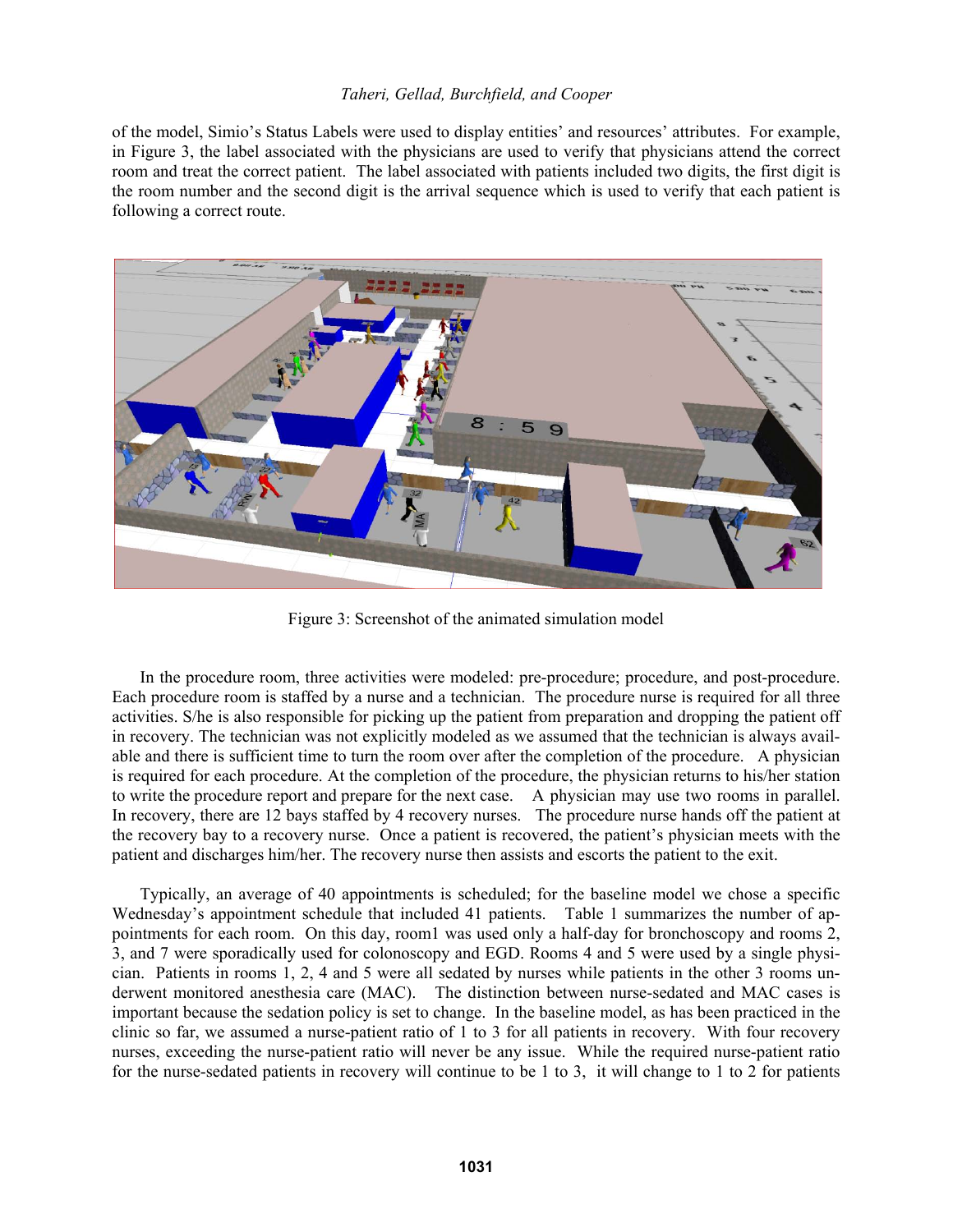undergoing MAC. This implies that the binding constraint for the recovery area becomes the nursepatient ratio.

| Room | Procedure       | <b>Number of Appointments</b> | Anesthesia |
|------|-----------------|-------------------------------|------------|
|      | Bronchoscopy    |                               | Nurse      |
| 2    | Colonoscopy/EGD |                               | Nurse      |
|      | Colonoscopy/EGD |                               | <b>MAC</b> |
| 4    | Colonoscopy/EGD |                               | Nurse      |
|      | Colonoscopy/EGD |                               | Nurse      |
|      | <b>EUS</b>      |                               | <b>MAC</b> |
|      | Colonoscopy/EGD |                               | Nurse      |
|      | <b>ERCP</b>     |                               | <b>MAC</b> |

Table 1: Number of completed patients and procedure type for the base model. MAC refers to Monitored Anesthesia Care

Using existing historical timestamp data collected by the nursing staff in Provation® MultiCaregiver (WoltersKluwer Health), and Arena Input Analyzer [Kelton et al, 2009], probability distributions were estimated for all pertinent activities for each group of procedures. Table 2 depicts the probability distributions for colonoscopy and EGD where physicians are assigned a single room and when they are assigned two rooms in parallel. Table 3 depicts the probability distributions for other procedures where physicians performing bronchoscopy, EUS and ERCP procedures will always use a single room. As is expected, on average, the pre-procedure time for double room cases is longer than the single room case. However, the pre-procedure time is an overestimation of the time that it takes to prepare the patient for the procedure in the room because it includes other activities such as the waiting time for physician, time for obtaining consents, and other miscellaneous items.

Table 2: Probability Distributions for Colonoscopy and EGD Procedures (minutes)

| Activity              |                           | <b>Single Room</b>         | Double Room             |                          |  |  |
|-----------------------|---------------------------|----------------------------|-------------------------|--------------------------|--|--|
|                       | Colonoscopy               | <b>EGD</b>                 | Colonoscopy             | <b>EGD</b>               |  |  |
| Preparation           | 70 BETA(1.39, 5.46)+4     | 52 BETA $(1.16, 3.91) + 6$ | GAMMA(5.43,3.03)        | GAMMA(9.6, 1.98)         |  |  |
| <b>Pre-Procedure</b>  | $GAMMA(15.9, 1.53) + 2$   | GAMMA(13.7, 1.56) + 3      | $GAMMA(14.2, 2.04) + 4$ | TRIANGULAR(4, 16.6, 63)  |  |  |
| Procedure             | $81$ BETA(3.25, 7.34) + 2 | $GAMMA(5.24, 1.83) + 2$    | GAMMA(3.81,5.44)+3      | 14 BETA(0.993, 1.56) + 1 |  |  |
| <b>Post Procedure</b> | $GAMMA(2.57, 2.22) + 3$   | $GAMMA(3.02, 2.43) + 3$    | GAMMA(1.94,2.97)+3      | $GAMMA(1.94, 2.32) + 5$  |  |  |
| Recovery              | GAMMA(13, 2.23) + 15      | GAMMA(14.9, 2.35) + 15     | GAMMA(10.4,2.57)+16     | TRIANGULAR(24, 33.7, 80) |  |  |
| <b>Post Recovery</b>  | GAMMA(30.5, 0.322)        | GAMMA(30.2,.234)           | GAMMA(22.7,.298)        | EXPONENTIAL(6.32)        |  |  |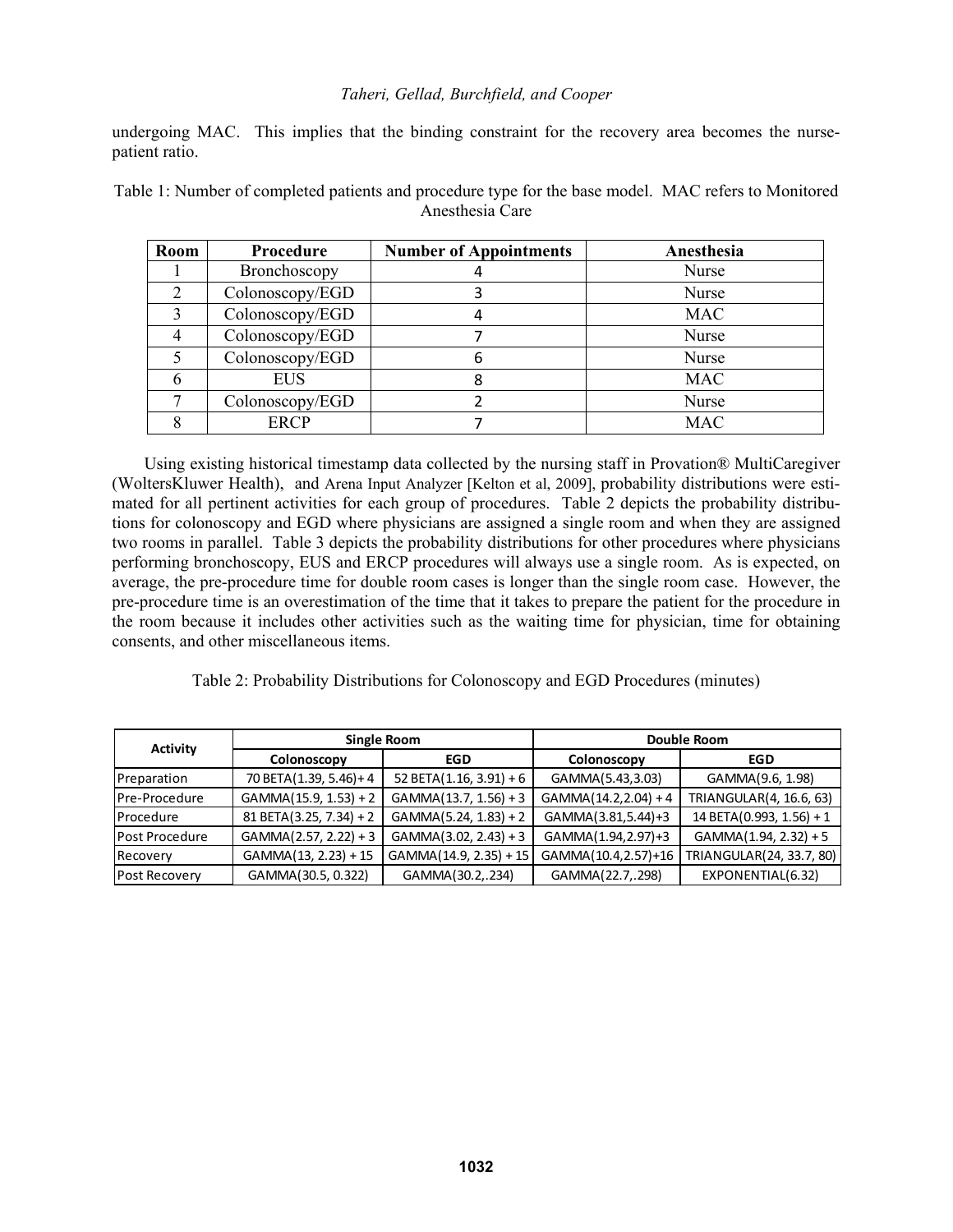| <b>Activity</b>       | <b>EUS</b>               | <b>ERCP</b>              | <b>Bronchoscopy</b>     |  |
|-----------------------|--------------------------|--------------------------|-------------------------|--|
| Preparation           | GAMMA(6.42, 3.11)        | $GAMMA(9.97, 1.64) + 7$  | GAMMA(5.95, 2.89)+2     |  |
| Pre-Procedure         | $GAMMA(8.32, 1.47) + 3$  | $GAMMA(4.55, 3.73) + 1$  | GAMMA(4.86,2.86)+3      |  |
| Procedure             | GAMMA(5.24, 1.83)+2      | $GAMMA(12.6, 2.96) + 1$  | $GAMMA(3.08, 3.75) + 1$ |  |
| <b>Post Procedure</b> | $GAMMA(14.8, 1.75) + 4$  | $GAMMA(3.15, 3.69) + 3$  | $GAMMA(2.28, 4.71) + 1$ |  |
| Recovery              | $GAMMA(18.6, 2.68) + 16$ | $GAMMA(49.3, 1.26) + 43$ | GAMMA(10.2,4.65) + 18   |  |
| <b>Post Recovery</b>  | GAMMA(37.9, 0.309)       | GAMMA(58.9, 235)         | EXPONENTIAL(5.03)       |  |

Table 3: Probability Distributions for EUS, ERCP and Bronchoscopy Procedures (minutes)

To calibrate the baseline model, we compared the timestamps for when the patient was ready to be moved to the procedure room as predicted by the model and the actual time the patient was moved to the room. We then kept the procedure room artificially busy for a period of time before making it available for the next patient. We considered this as idle time in the reported percent room utilization.

#### **4.2 Key Performance Measures**

To study the impact of the nurse-patient ratio and compare various strategies to reduce the blocking of the procedure rooms, we collected a few key performance measures: 1) *Patient Flow Time* is the length of time from when the patient is called in by the preparation nurse to the time that patient leaves the unit; 2) *Waiting for Procedure Room* is the length of time from the completion of the preparation to the time the patient leaves the prep bay for the procedure room; 3) *Waiting for Recovery Nurse* is the length of time from when the patient is ready to be moved to the recovery to the time a recovery nurse is available and is assigned to the patient; 4) *Overtime* (nurse-hour) is the total hours of recovery nurse needed from 5:00pm to the time the last patient leaves the unit.

Tables 4 and 5 provide a summary of the results from a 100 replications of the baseline model. As the results in Table 4 show, at the current nurse-patient ratio, patients are not held in the procedure room awaiting a recovery nurse. Note that room utilization is calculated for the period from 7:30am to 5:00pm and room 1 was only scheduled for a half day and rooms 2, 3, and 7 were sporadically used.

| <b>Measurement</b>                   | Average | <b>Std Deviation</b> |
|--------------------------------------|---------|----------------------|
| Patient Flow Time (Minutes)          | ' 77 8  |                      |
| Waiting for Procedure Room (Minutes) | 314     | 04                   |
| Waiting for Recovery Nurse (Minutes) | U.U     |                      |
| Overtime (hours)                     |         | 04                   |

| <b>Room</b> | Average | <b>Std Deviation</b> |
|-------------|---------|----------------------|
|             | 29%     | 3.8                  |
|             | 30%     | 3.3                  |
|             | 32%     | 2.8                  |
|             | 72%     | 6.4                  |
|             | 65%     | 6.3                  |
|             | 68%     | 2.7                  |
|             | 22%     | 3.1                  |
|             | 59%     | 32                   |

### Table 5: Room Utilization (%)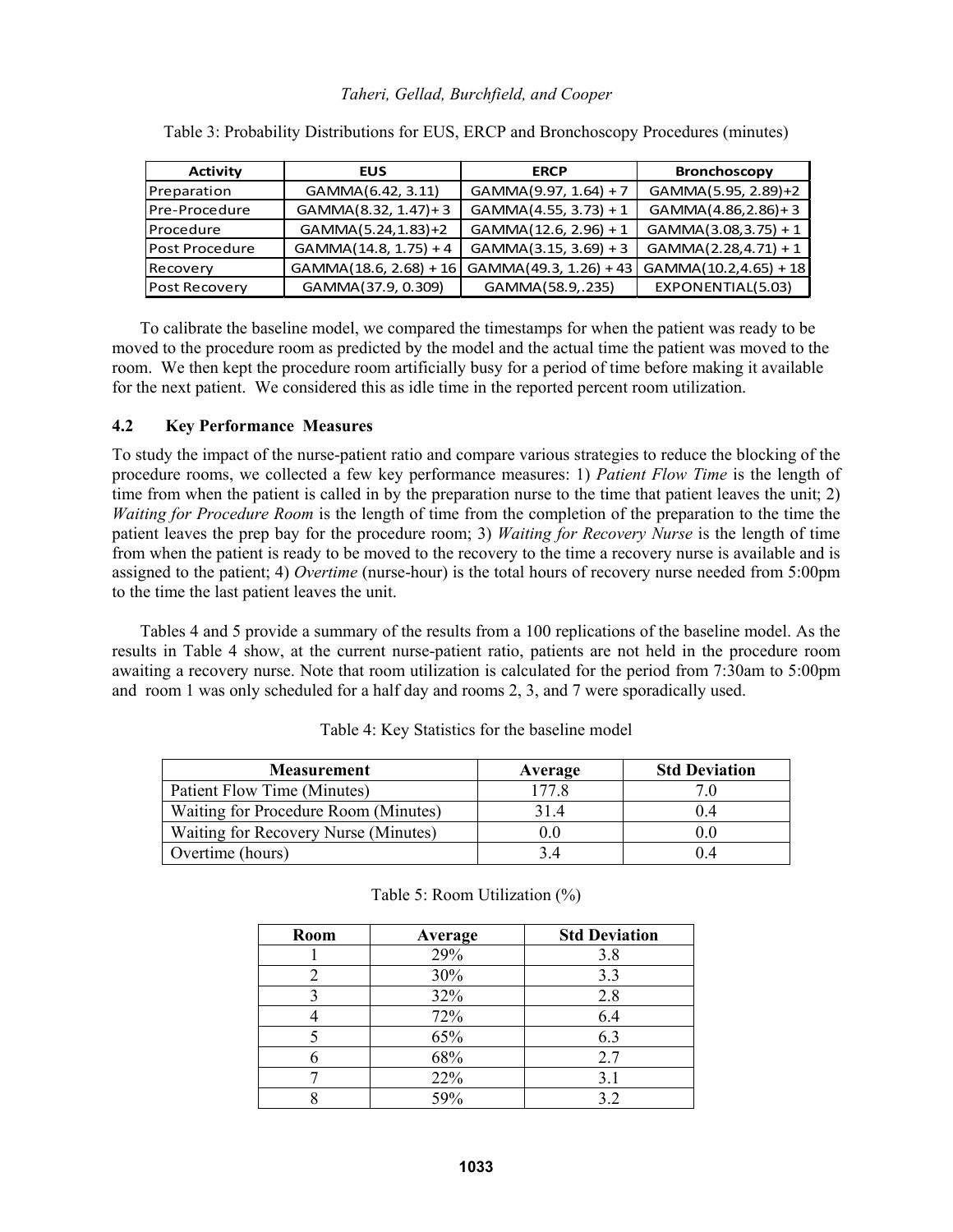## **4.3 Impact Of Implementing The Revised Nurse-Patient Ratio**

To study the impact of implementing the revised nurse-patient ratio, we considered that patients in rooms 2 and 3 (total of seven EGD and colonoscopy patients) would undergo MAC in addition to patients scheduled for ERCP and EUS. Table 6 summarizes the revised statistics. Note that although patient flow time is relatively unchanged, the overtime is substantially increased (50%) as more recovery nurses' time is needed after  $5:00 \text{ P M}$ .

Table 6: Key Statistics for the baseline model with revised nurse-patient ratio

| <b>Measurement</b>                   | Average | <b>Std Deviation</b> |
|--------------------------------------|---------|----------------------|
| Patient Flow Time (Minutes)          | 177 8   |                      |
| Waiting for Procedure Room (Minutes) | 31.5    |                      |
| Waiting for Recovery Nurse (Minutes) |         |                      |
| Overtime (hours)                     |         |                      |

## **5 STRATEGIES TO IMPROVE UNIT EFFICIENCY IMPACTED BY NURSE-PATIENT RATIO**

Several strategies were considered for improving unit efficiency impacted by the nurse-patient ratio. These strategies can be clustered into two groups: increasing nursing support in recovery and smoothing demand in recovery.

### **5.1 Increase Nursing Support In Recovery**

Once the first set of patients of the day are prepared, the demand for the preparation bays drops. In addition, the demand for the preparation is incrementally reduced further as the last patient of each room is prepared. Thus, it seemed reasonable to shift a preparation nurse to recovery when the demand for nurses in recovery is at its peak. A potential consequence of this decision that needs to be considered is that a procedure room may become starved for patients because patients are not yet prepared when a procedure room becomes available.

Alternatively, an additional full time or part time recovery nurse could be assigned to the unit. As would be expected in this scenario, the nurse-patient ratio may no longer be binding and the new binding constraint for recovery becomes the number of recovery bays.

### **5.2 Smoothing Demand In Recovery**

As mentioned, patients who undergo MAC for complex EGD, colonoscopy, EUS and ERCP procedures require more recovery nurses because the nurse-patient ratio for these patients is 1 to 2. Furthermore, EUS and ERCP procedures are also longer procedures and patients who undergo these procedures have a longer recovery time; in fact, most often, these are the patients who are still in the unit during overtime hours. EGD and bronchoscopy procedures are shorter than the others, although bronchoscopy patients have a longer recovery time.

Considering these variations, there is an opportunity to smooth the demand for recovery support by two mechanisms. First, a staggered appointment scheme where patients arrive at different times for each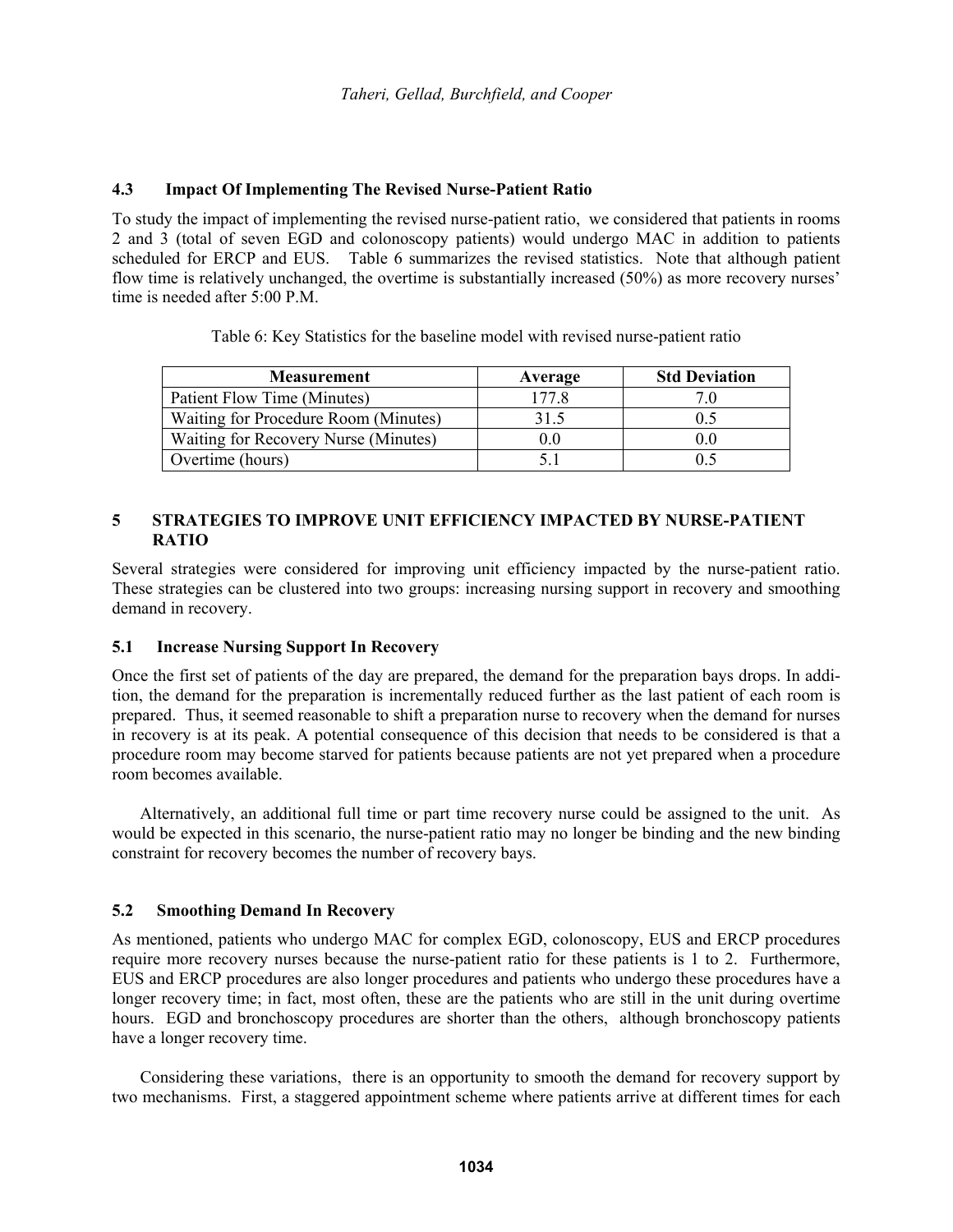procedure type may be beneficial. Secondly, considering that the number of available preparation nurses are less than the number of patients who are scheduled early in the morning, patients with the shortest procedure time could be prepared first so that they begin to use the recovery capacity early thus flattening the peak demand.

In the next section, we discuss the results from examining these strategies.

### **6 SIMULATION RESULTS**

Table 7 summarizes the output statistics for 10 experiments that reflect the strategies discussed above. For all scenarios, the model is run for a day and for 100 replications. The first scenario is the baseline model discussed earlier in section 4.2, namely 4 preparation and 4 recovery nurses with a nurse-patient ratio of 1 to 3 for all procedures. The second scenario is the repeat of the scenario discussed in section 4.3, namely 4 preparation and 4 recovery nurses with a nurse-patient ratio of 1 to 3 for nurse-sedated patients and 1 to 2 for MAC patients. When this policy is implemented, the model predicted a 50% increase in nurse overtime. This scenario serves as the baseline for comparing other strategies

#### **6.1 Smoothing Demand In Recovery**

Scenarios 3 and 4 address the question of which patients should be prepared first in the morning by the four preparation nurses available. In the first scenario, MAC patients are prepared first (three MAC patients). In the second scenario, sedation patients are prepared first (three sedation patients). Recall that since rooms 4 and 5 are assigned to a single physician, there was no need to prepare both patients at the same time. The model did not show a statistical difference between these two scenarios nor did they differ from the revised baseline.

| No. | <b>Scenario</b>                | Patient Floritates) |                | Practice du Editores |                | Records Number |                | Overtime (Hours) |                |
|-----|--------------------------------|---------------------|----------------|----------------------|----------------|----------------|----------------|------------------|----------------|
|     |                                | Average             | <b>Std Dev</b> | Average              | <b>Std Dev</b> | Average        | <b>Std Dev</b> | Average          | <b>Std Dev</b> |
|     | <b>Baseline</b>                | 177.8               | 7.0            | 31.4                 | 5.1            | 0.0            | 0.0            | 3.4              | 0.4            |
| 2   | Baseline - Revised Ratios      | 177.8               | 7.0            | 31.5                 | 5.1            | 0.0            | 0.0            | 5.1              | 0.5            |
| 3   | Priority given to MAC          | 178.1               | 7.2            | 31.7                 | 5.3            | 0.0            | 0.0            | 5.0              | 0.5            |
| 4   | Priority given to Sedation     | 176.6               | 6.6            | 30.0                 | 4.7            | 0.0            | 0.0            | 5.1              | 0.6            |
| 5.  | Staggered MAC                  | 177.4               | 7.9            | 30.5                 | 5.7            | 0.0            | 0.0            | 4.2              | 0.6            |
| 6   | <b>Staggered Sedation</b>      | 175.5               | 7.1            | 28.8                 | 4.7            | 0.0            | 0.0            | 5.0              | 0.6            |
|     | Baseline - 3 Nurses            | 178.6               | 7.0            | 32.2                 | 5.1            | 0.5            | 0.4            | 5.1              | 0.5            |
| 8   | Baseline - Part Time Nurse     | 178.1               | 6.9            | 31.8                 | 5.0            | 0.2            | 0.3            | 5.1              | 0.5            |
| 9   | Baseline - Shared Nurse        | 178.0               | 7.1            | 31.6                 | 5.2            | 0.1            | 0.2            | 5.1              | 0.5            |
| 10  | Staggered MAC wt. Shared Nurse | 177.9               | 7.7            | 30.9                 | 5.4            | 0.1            | 0.1            | 4.3              | 0.6            |

Table 7: Summary Results of Simulation Model

Scenarios 5 and 6 tackle the question of smoothing load by staggering patient scheduling. In the baseline model, the preparation of all patients starts at 7:30am. In scenario 5, MAC patients are scheduled to start preparation at 7:00am, while nurse-sedation patients are kept as they are. In scenario 6, this is reversed (i.e. sedation patients are scheduled to start preparation at 7:00am, while anesthesia patients are kept as they are). In both cases, the total number of nurse-hours required to complete the scheduled load is equal to the total number of nurse-hours in the baseline model. Since MAC patients are more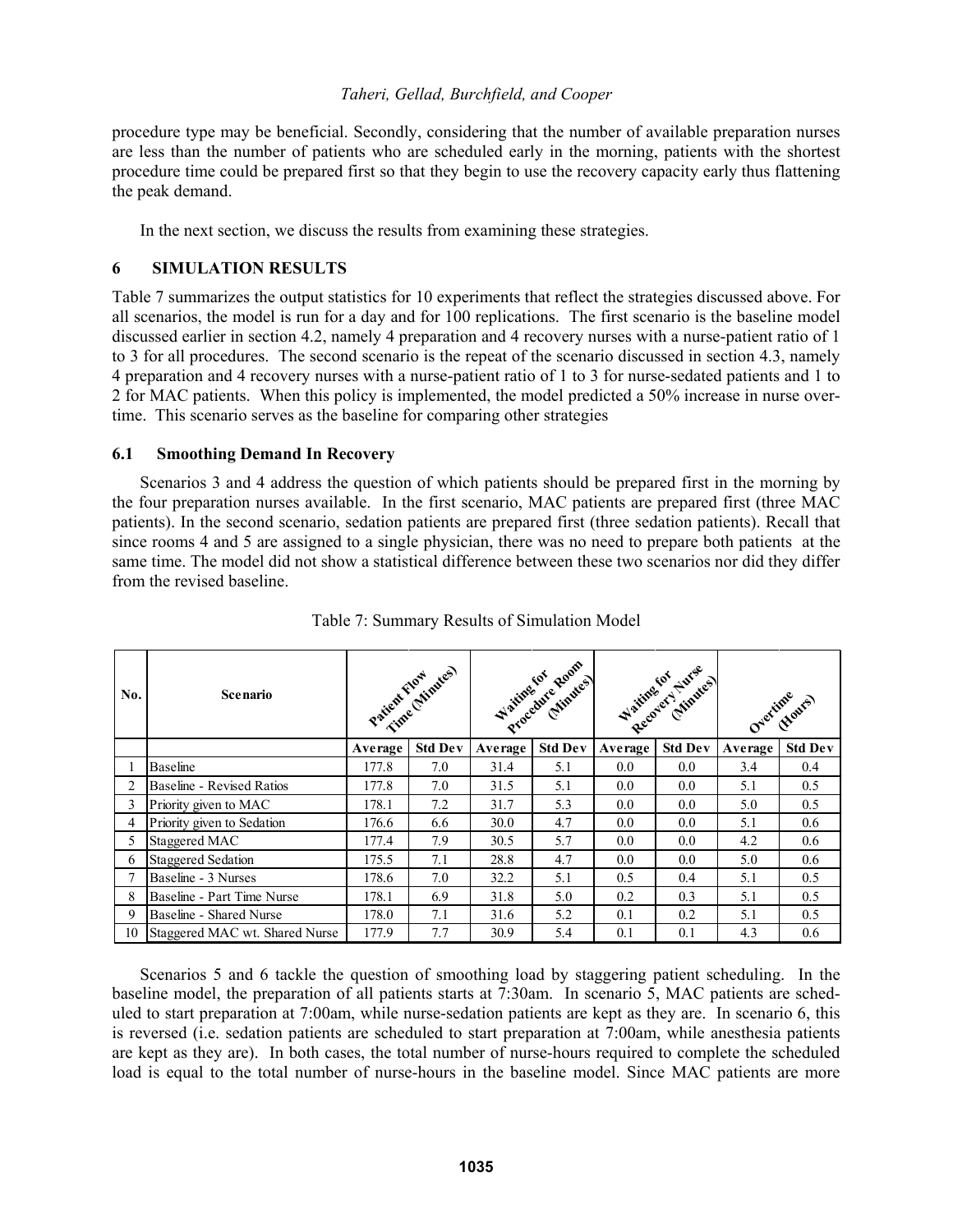commonly treated during overtime, starting these patients 30 minutes early reduces the number of MAC patients in recovery during overtime hours thus substantially reducing nurse overtime ( 18%).

### **6.2 Increase Nursing Support In Recovery**

To explore the need for increased nursing support in recovery, we first studied the impact of reducing nurse support in recovery by one nurse (scenario 7). In this scenario, the waiting time for recovery increased slightly, although this change did not have a significant impact on patient flow time or nurse overtime.

The finding in scenario 7 suggests that the endoscopy unit has an oversupply of nursing staff in recovery and may operate similarly with one less full time recovery nurse. In this context, the next two scenarios address the impact of altering nursing support in recovery. In scenario 8, we demonstrate the impact of replacing a full-time recovery nurse with a part time nurse during the peak demand time for four hours; in this scenario, operational metrics were not significantly different from baseline. Scenario 9 addresses the question of sharing nursing resources between preparation and recovery in the context of a reduction in recovery nurse staffing to three. In this scenario, rather than hiring a part time recovery nurse, a preparation nurse is moved to recovery for an hour in the morning and for 2.5 hours in the afternoon as demand for preparation drops. The results again were unchanged from baseline, suggesting that sharing a pool of preparation and recovery nurses could potentially provide savings. It also suggests that in designing new units, consideration should be given to designs that facilitates sharing resources.

Finally, scenario 10 combines smoothing with sharing. Specifically, we assume three full-time recovery nurses with a fourth nurse providing support during peak hours as a shared resource from the preparation area. In addition, the MAC procedures are scheduled earlier than nurse-sedation cases in a staggered fashion. This option provides opportunity for labor saving as well as scheduling flexibility to the nursing staff and was the preferred scenario among unit leadership.

## **7 CONCLUSION**

Improved efficiency of healthcare delivery is a critical goal for large health care systems adapting to health care reform. The application of systems engineering tools, such as discrete event simulation, to health care practice has the potential to provide innovative solutions to very complex problems. In this paper, we describe our efforts partnering with Duke University Medical Center to create a discrete event simulation model of a hospital endoscopy unit and review strategies to improve unit efficiency and reduce nurse overtime. The results suggest that the endoscopy unit could decrease the risk of nurse overtime by staggering the scheduling of MAC patients. After reviewing the results of our analysis, the nursing team at Duke elected to proceed with the staggered patient schedule and shared recovery nurse model. These changes have been adopted and the resulting effects on unit operations are currently being evaluated.

In addition to assisting in planning of the endoscopy unit at Duke University Medical Center, our study also provides generalizable knowledge regarding the operations of hospital endoscopy units. For example, our results highlight the importance of designing endoscopy units that allow shared nursing resources, specifically with shifting work responsibilities between prep and recovery nurses during peak demand for recovery. In addition, the study highlights an opportunity for developing an optimization scheme for outpatient endoscopy scheduling; this challenge is the focus of ongoing work.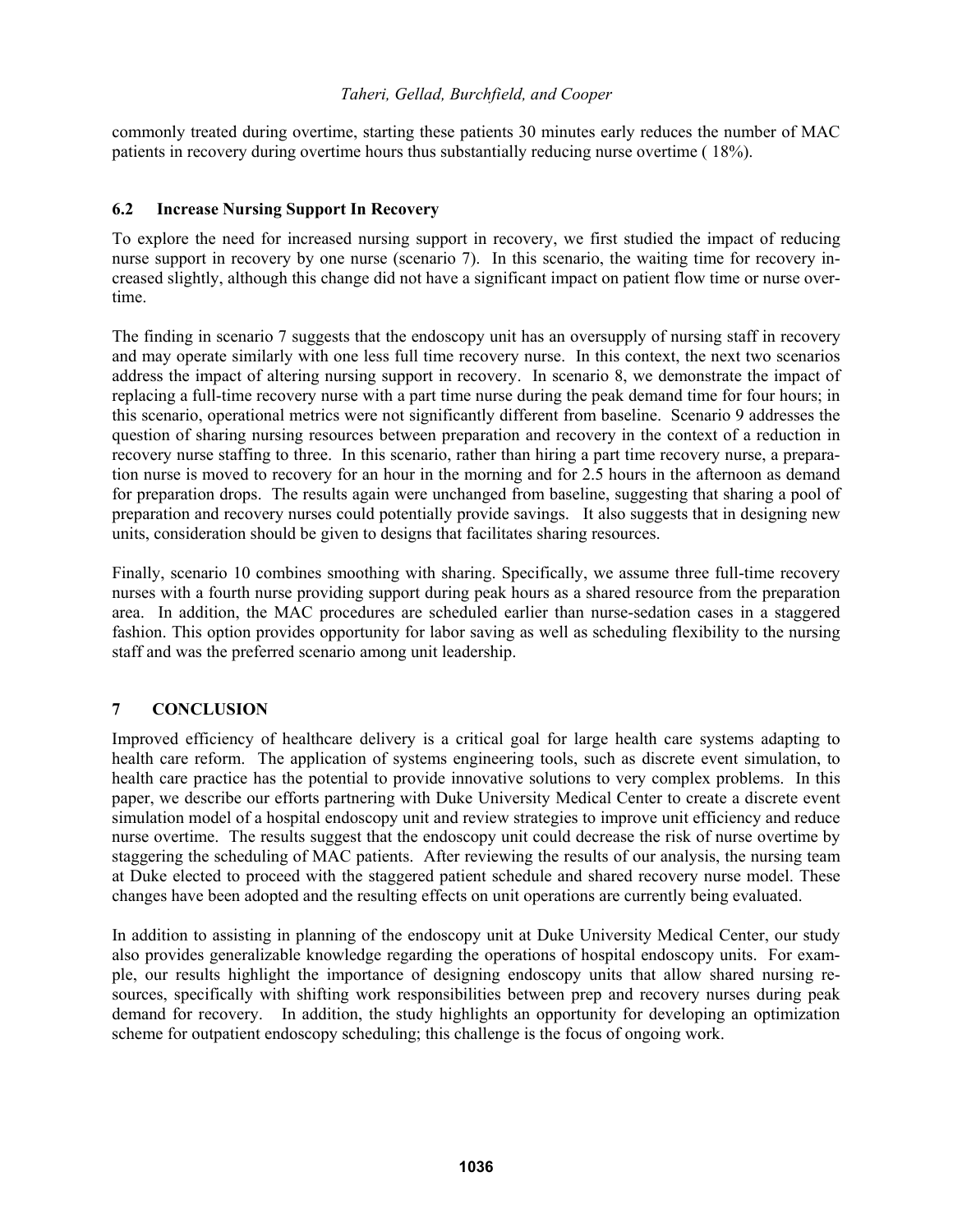#### **REFERENCES**

- Berg B, B. Denton, H. Nelson, H. Balasubramanian , A. Rahman , A. Bailey, and K. Lindor. 2010. "A Discrete Event Simulation Model to Evaluate Operational Performance of a Colonoscopy Suite." *Medical Decision Making* 30(3): 380-387.
- Centeno M.A., M. Dodd, M. Aranda, and J. Sanchez. 2006. "A Simulation Study To Increase Throughput In An Endoscopy Center." *Proceedings of the 2010 Winter Simulation Conference* 2462-2473.
- Deas, T.M., "Health-care value-based purchasing." *Gastrointest Endosc Clin N Am.* 16(4): p.643-56.
- Gellad Z.F., and D. Provenzale. 2010. "Colorectal cancer: national and international perspective on the burden of disease and public health impact." *Gastroenterology* 138:2177-90.
- Harewood, G.C. and D. Lieberman, 2004. "Colonoscopy practice patterns since introduction of Medicare coverage for average-risk screening." *Clin. Gastroenterol. Hepatol*. 2: p. 72-77.
- Hewett, D.G. and D.K. Rex, 2010. "Improving Colonoscopy Quality Through Health-Care Payment Reform." *Am J Gastroenterol* 105(9): p. 1925-1933.
- Kelton W.D, R.P. Sadowski, D.T. Sturrock, and N.B. Swets. 2009. *Simulation With Arena*, McGraw-Hill Higher Education .
- Kelton W.D., J.S. Smith, D.T. Sturrock, and V. Verbraeck. 2010. *Simio & Simulation*, McGraw-Hill Higher Education.
- Kim, L.S. 2011. "How Will Accreditation of Your Ambulatory Endoscopy Center Be an Essential Component of Showing Value-Based Health Care?" *Clin Gastro Hep* 9(1): p. 21-23.
- Lieberman, D.A., J.E. Holub, D. Kraemer, and C.D. Morris. 2005. "Utilization of colonoscopy in the United States: results from a national consortium." *Gastrointest Endoscopy*. 62: p. 875-883.
- *Building a Better Delivery System: a new engineering/health care partnership, in Committee on Engineering and the Health Care System;* edited by Reid, P.P., W.D. Compton, J.H. Grossman, and G. Fanjiang, 2005. National Academy of Engineering and Institute of Medicine. National Academy Press: Washington, DC.
- Rex D.K., B.J. Lahue, R.W. Dronzek, and M.J. Lacey. 2005. "Impact of Two Procedure Rooms Per Physician on Productivity: Computer Simulation Examines the Impact of Process Change in the Hospital Gasroenterology Department." *Gastrointestinal Endoscopy*. 61:AB154-AB.
- Schenck A.P., S.C. Peacock, C.N. Klabunde, P. Lapin, J.F. Coan, and M.L. Brown., 2009. "Trends in Colorectal Cancer Test Use in the Medicare Population, 1998-2005." *American Journal of Preventive Medicine*. 37(1): p. 1-7.
- Seeff L.C., D.L. Manninen, F.B. Dong, S.K. Chattopadhyay, M.R. Nadel, F.K. Tangka, and N.A. Molinaril. 2004. "Is there endoscopic capacity to provide colorectal cancer screening to the unscreened population in the United States?" *Gastroenterology*. 127(6): p. 1661.
- U.S. Department of Health and Human Services Report to Congress: Medicare Ambulatory Surgical Center Value-Based Purchasing Implementation Plan, accessed 11/3/2011 at https://www.cms.gov/ASCPayment/